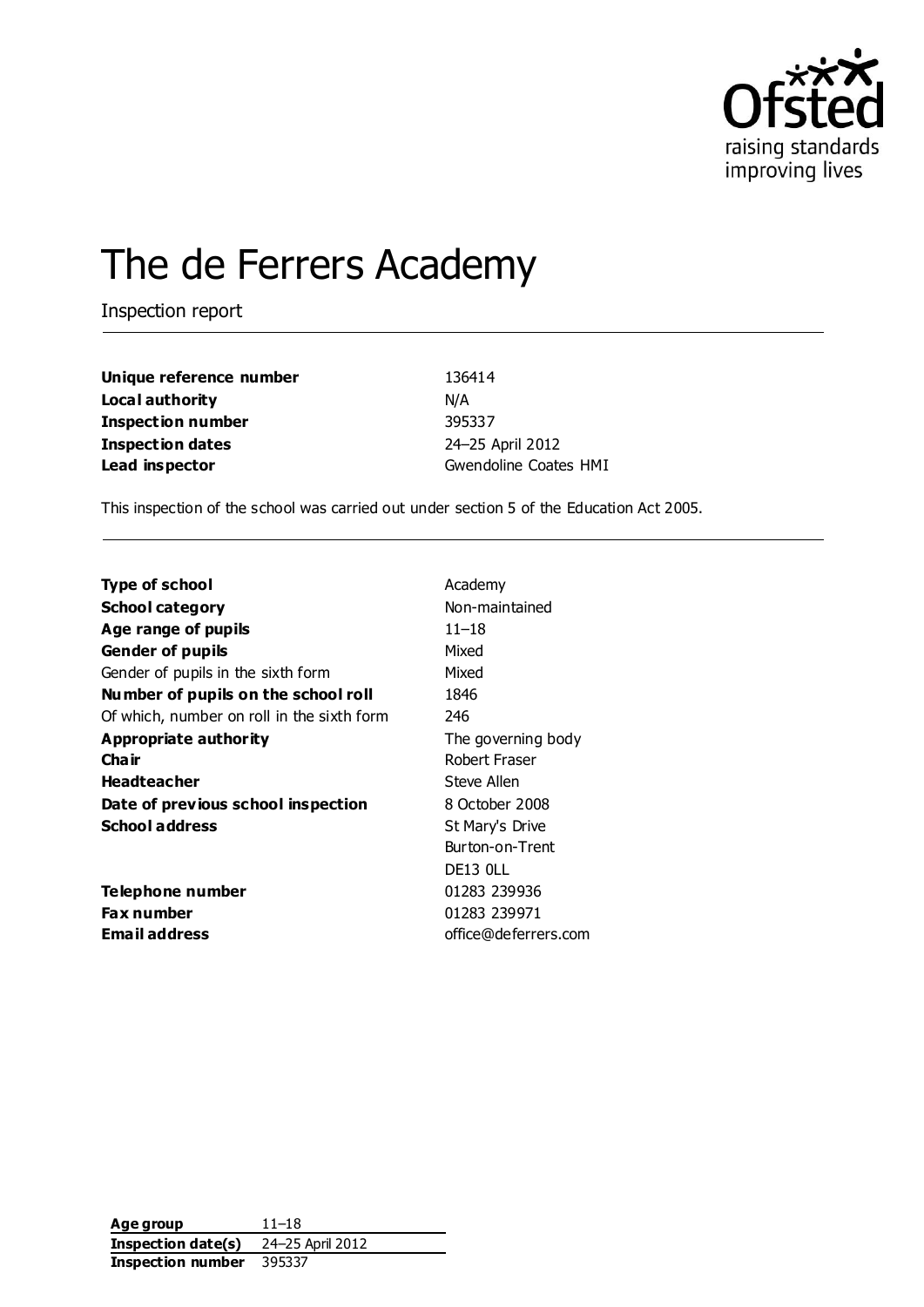

You can use Parent View to give Ofsted your opinion on your child's school. Ofsted will use the information parents and carers provide when deciding which schools to inspect and when.

You can also use Parent View to find out what other parents and carers think about schools in England. You can visit [www.parentview.ofsted.gov.uk,](http://www.parentview.ofsted.gov.uk/) or look for the link on the main Ofsted website: [www.ofsted.gov.uk](http://www.ofsted.gov.uk/)

The Office for Standards in Education, Children's Services and Skills (Ofsted) regulates and inspects to achieve excellence in the care of children and young people, and in education and skills for learners of all ages. It regulates and inspects childcare and children's social care, and inspects the Children and Family Court Advisory Support Service (Cafcass), schools, colleges, initial teacher training, work-based learning and skills training, adult and community learning, and education and training in prisons and other secure establishments. It assesses council children's services, and inspects services for looked after children, safeguarding and child protection.

Further copies of this report are obtainable from the school. Under the Education Act 2005, the school must provide a copy of this report free of charge to certain categories of people. A charge not exceeding the full cost of reproduction may be made for any other copies supplied.

If you would like a copy of this document in a different format, such as large print or Braille, please telephone 0300 123 4234, or email enquiries@ofsted.gov.uk.

You may copy all or parts of this document for non-commercial educational purposes, as long as you give details of the source and date of publication and do not alter the information in any way.

To receive regular email alerts about new publications, including survey reports and school inspection reports, please visit our website and go to 'Subscribe'.

Piccadilly Gate Store St **Manchester** M1 2WD

T: 0300 123 4234 Textphone: 0161 618 8524 E: enquiries@ofsted.gov.uk W: www.ofsted.gov.uk



© Crown copyright 2012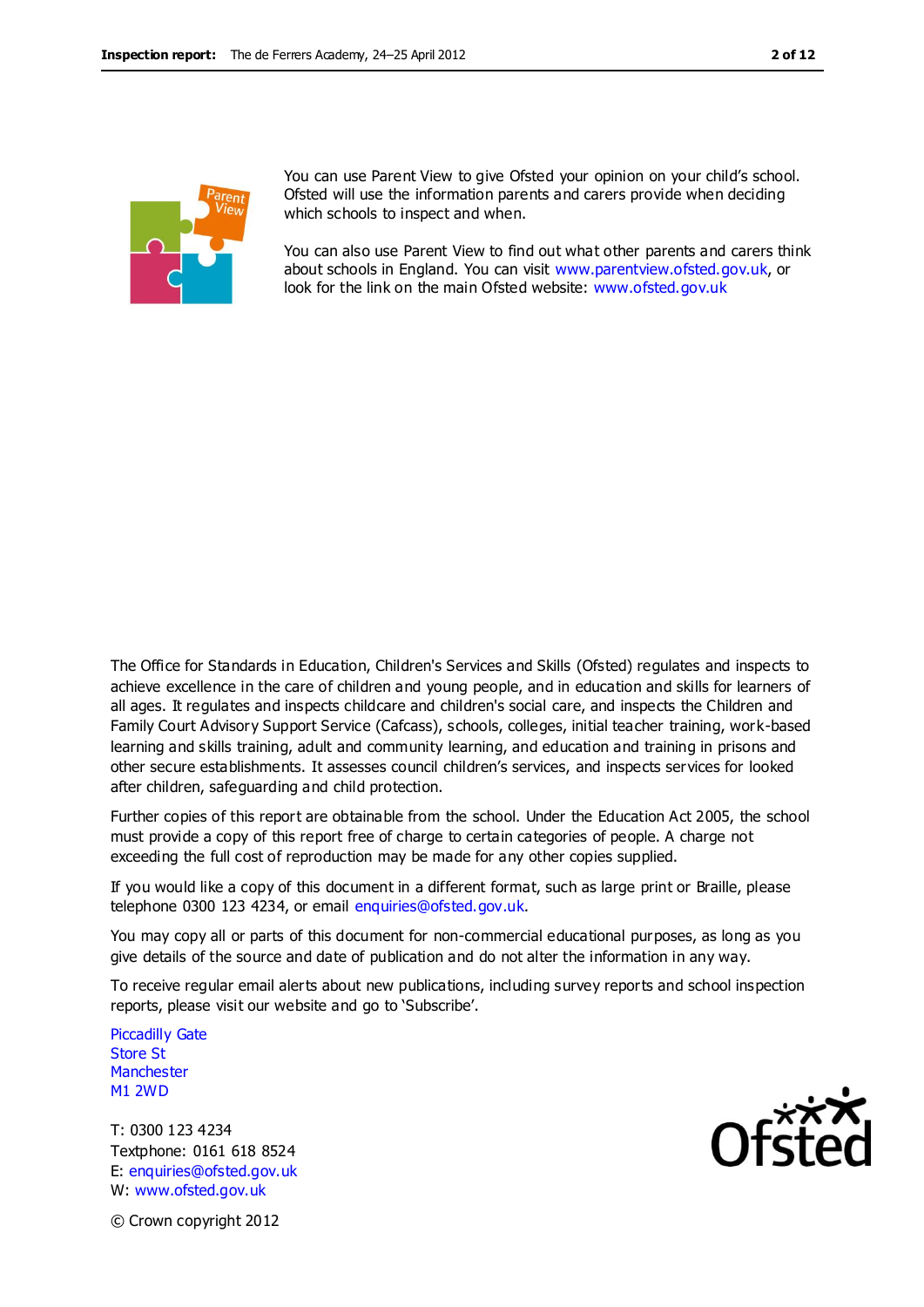### **Introduction**

| Inspection team          |                             |
|--------------------------|-----------------------------|
| <b>Gwendoline Coates</b> | Her Majesty's Inspector     |
| Raymond Biglin           | Additional Inspector        |
| Alan Brewerton           | Additional Inspector        |
| <b>Patrick Cook</b>      | <b>Additional Inspector</b> |
| Mary Sunter              | <b>Additional Inspector</b> |

This inspection was carried out with two days' notice. Parts of 48 lessons, three registration periods and two assemblies were observed. In total 53 teachers were seen. Meetings were held with groups of students, members of the governing body, primary headteachers and staff. Inspectors observed the school's work, looked at a range of documentation, including the school's self-evaluation, its improvement plan and minutes of the governing body meetings, and took account of the 713 parental questionnaires that were received and questionnaires received from students and staff.

### **Information about the school**

The de Ferrers Academy is much larger than the average-sized secondary school. Most students are of White British heritage. The proportion of students from minority ethnic groups is slightly below the national average, with the largest group being of Pakistani origin. The proportion of students for whom English is an additional language is similar to the national average. The proportion of students known to be eligible for free school meals is broadly average. The proportion of disabled students and those with special education needs supported by school action plus and statements is similar to the national average. The school exceeds the current floor standards set by the government, which determines the minimum expectations for attainment and progress.

The school has achieved a number of nationally recognised awards in recent years, including The Prince's Teaching Institute, International School Award (intermediate), ICT Mark, Arts Council Silver Award, Design Mark Award for Excellence in Design Teaching, National Healthy School Status, Dyslexia Friendly School, Eco-Friendly School.

The school operates on two sites approximately one kilometre apart. Years 7, 8 and 9 students are mainly based on the Dove campus and Years 10, 11 and sixth form students are mainly based on the Trent campus.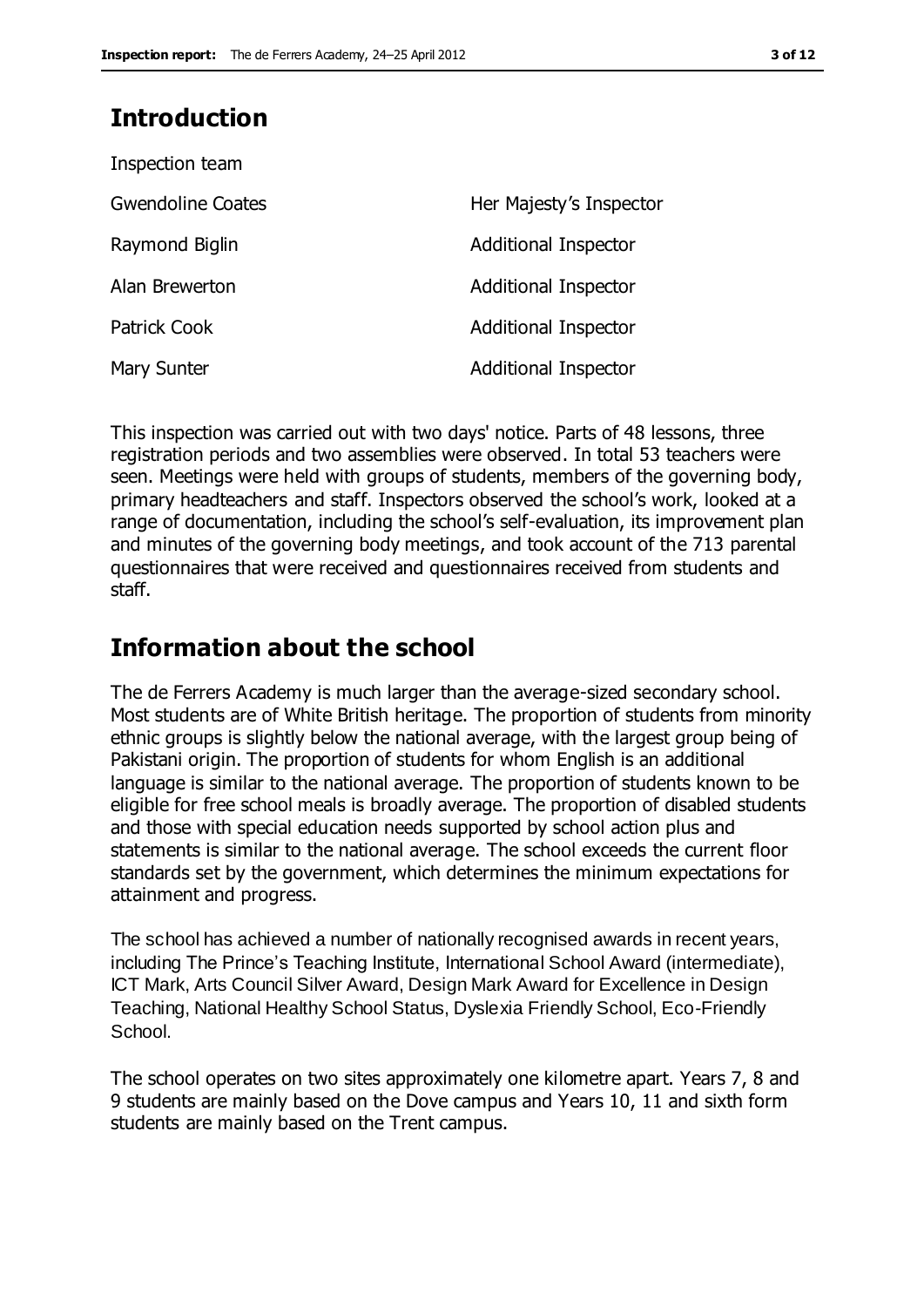### **Inspection judgements**

| <b>Overall effectiveness</b>   |  |
|--------------------------------|--|
|                                |  |
| <b>Achievement of pupils</b>   |  |
| <b>Quality of teaching</b>     |  |
| Behaviour and safety of pupils |  |
| Leadership and management      |  |

### **Key findings**

- This is a good school. It is not outstanding because teaching is not outstanding and rates of progress are good rather than outstanding.
- Students' achievement is good. As a result of good teaching, students make good progress in their learning. In English and mathematics, a greater than average proportion of students gain GCSEs at grade C or above.
- Teaching is good because teachers have very good subject knowledge, which they use to plan well-designed and tightly structured lessons that enable students to make good progress. Where teaching is satisfactory, activities are not always matched closely to the abilities of students. Not all marking and written feedback on students' work is of the high quality seen in English, and there is variation in the extent to which teachers use skilful questioning to challenge students and develop their higher-level skills.
- Behaviour and safety are good. Students say that they feel safe at school and most parents and carers who responded to the questionnaire confirmed that the school keeps their children safe. Students are respectful of their teachers and their peers and have good attitudes to learning.
- The impact of leaders and managers on the quality of provision and student outcomes is good. They manage performance well by ensuring rigorous monitoring of the quality of teaching and of students' progress. The curriculum meets students' needs well and provision to promote students' spiritual, moral, social and cultural development is outstanding. Leaders and managers are driving improvement in a very effective way and, as a result, the school demonstrates outstanding capacity to improve further.
- The sixth form is good. A rigorous tracking system, good teaching and support and students' excellent attitudes to learning all contribute to the improving standards of attainment at GCE AS and A level and to the improving progress.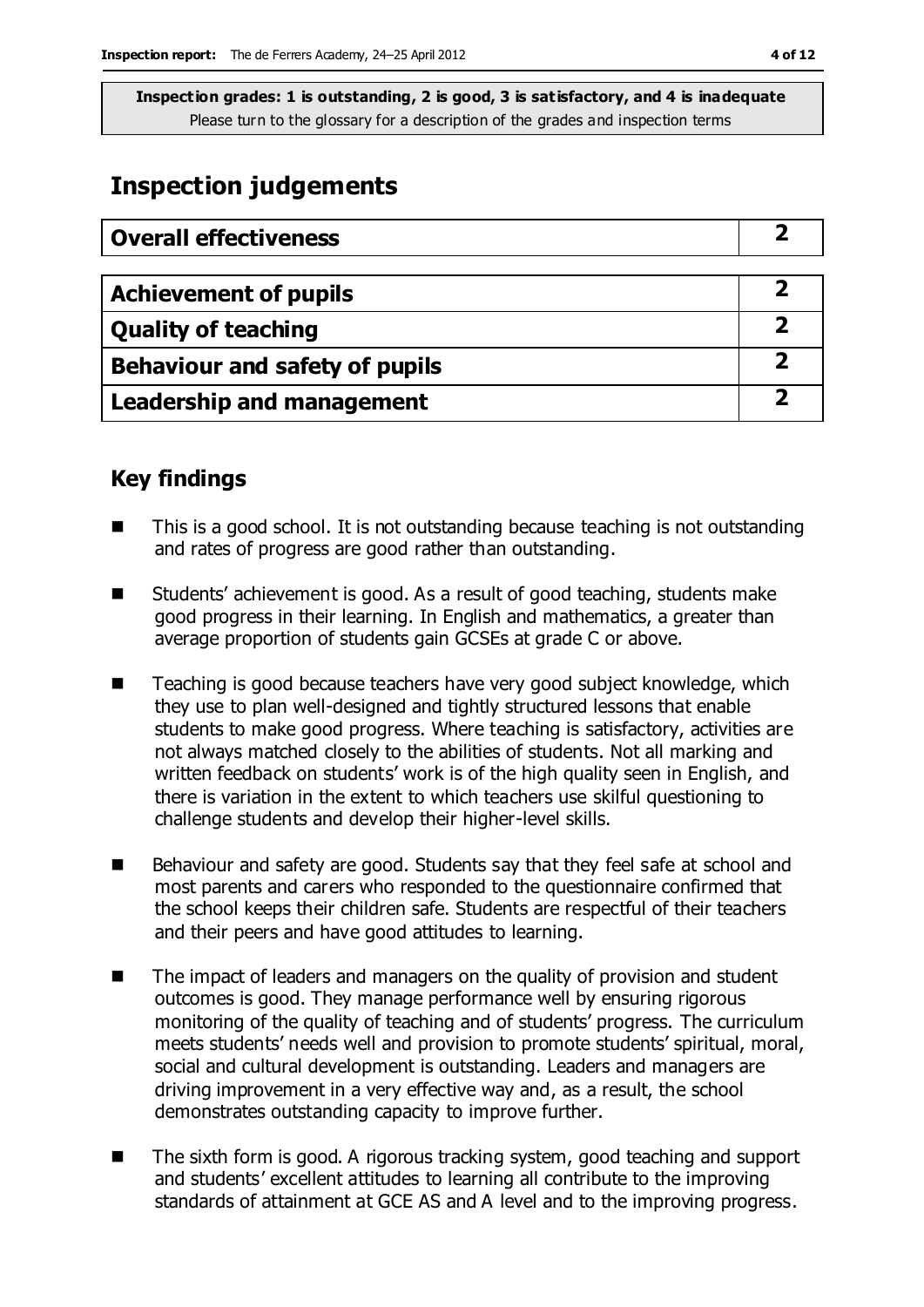### **What does the school need to do to improve further?**

- $\blacksquare$  Sustain the increased rate at which students are now making progress by improving the quality of teaching so that it is consistently good or better through:
	- ensuring the good planning in place to meet the needs of students in a  $\equiv$ class with a range of different abilities is fully implemented in lessons and results in high levels of challenge and engagement for all students
	- securing greater consistency in the quality of marking and written feedback across all curriculum areas so that students understand how to improve their work
	- developing teachers' use of questioning as a tool to promote students' higher-order thinking skills and to extend and deepen their knowledge and understanding.

### **Main report**

### **Achievement of pupils**

Achievement is good. Students join the school in Year 7 with attainment that is broadly average. At the end of Year 11, the majority of attainment measures are significantly above the national average. Standards in a range of subject areas where attainment was previously a concern, including history, geography, science and languages, are now improving strongly. The proportion of students who are achieving at the highest grades across all subjects is increasing.

As a result of a strong focus on planning for the progress of every individual student, the large majority of students, including individual groups of students such as sixth form students, Pakistani students, students known to be eligible for free school meals, disabled students and those with special education needs, are now making good progress from their starting points.

Lesson observations confirm the school's own data that the large majority of students are now making good progress from their starting points. In most lessons observed, students acquired knowledge quickly, were confident in their understanding and able to answer questions aimed at confirming their knowledge and understanding. Students are developing good literacy, numeracy and interpersonal skills that prepare them well for their future adult lives. Parents and carers are positive about the progress their children are making and about how well they are developing skills in communication, reading, writing and mathematics. Destination data indicates that the vast majority of students progress to further or higher education, training or employment when they leave school.

### **Quality of teaching**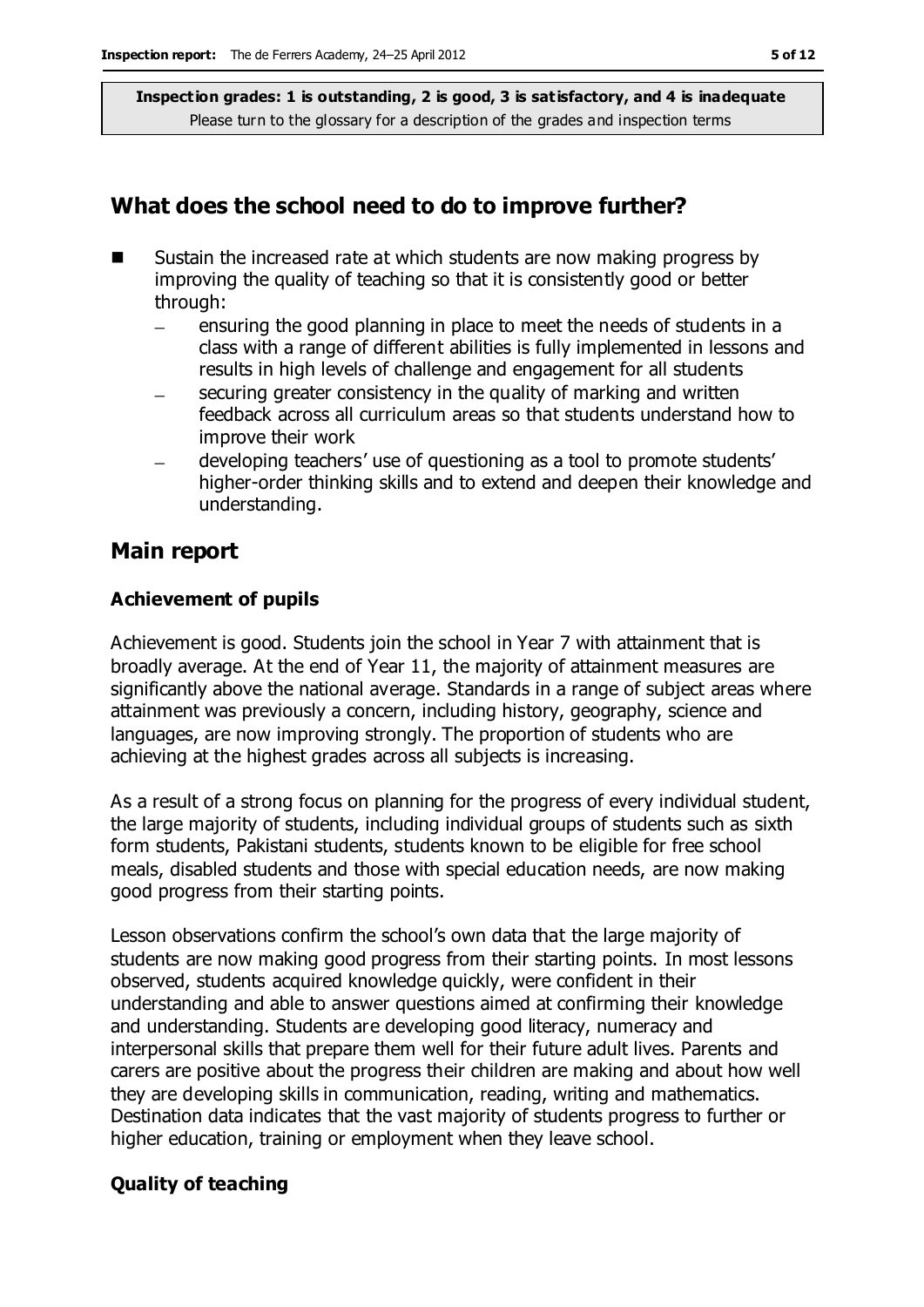The quality of teaching overall is good because, in most lessons, teaching is at least good and results in most students making good progress. Parents and carers are happy with the quality of teaching their children receive.

Teachers have high expectations of students and promote a very positive climate for learning for all students, including for those with disabilities and those with special educational needs. They use their very good subject knowledge to design wellplanned lessons that ensure continuity and build well on students' prior learning. This planning indicates a good focus on matching teaching and learning activities to the needs of students with differing abilities. In the best lessons such planning was translated well in practice. For example, in a Year 11 French lesson, tasks, questioning and individual support were matched very well to students' individual abilities so that all made at least good progress. However, in a few lessons where there is a range of abilities, particularly at Key Stage 3, this good planning is not always translated into effective practice. In these lessons, not all students are sufficiently challenged to achieve at the highest level nor are they fully engaged.

Teachers' use of assessment to support learning during lessons is good and most teachers regularly check understanding or make use of visual checks of students' work as in a Year 9 art lesson, and adjust lesson activities or provide more support to ensure all students are making good progress in their learning. Although teachers generally use questioning well to confirm students' understanding, questioning is not always used well as a tool to challenge students' higher-order thinking skills or to extend and develop their knowledge and understanding.

Most lessons include a good focus on assessment criteria so that students understand what levels or grades they are expected to reach and what levels or grades they are currently working at. In some subjects, for example in English, the quality of marking and written feedback on students' work is excellent and enables students to understand clearly not only how well they are doing but also what they need to do to improve on their current work. However, such quality is not consistent across curriculum areas.

Attention to developing students' literacy and numeracy skills was a strong feature in some of the lessons observed, and the school makes good provision for those students identified as in need of additional and personalised support, including disabled pupils and those with special educational needs. Positive encouragement and praise and the effective promotion of students' social and moral development are regular features of lessons and are evident in the respect and cooperation students show to their teachers and to their peers.

#### **Behaviour and safety of pupils**

Behaviour and safety are good because students generally behave well in lessons and around the school. They say they feel safe, and almost all of the 713 parents and carers who responded to the questionnaire agreed that their children feel safe at this school.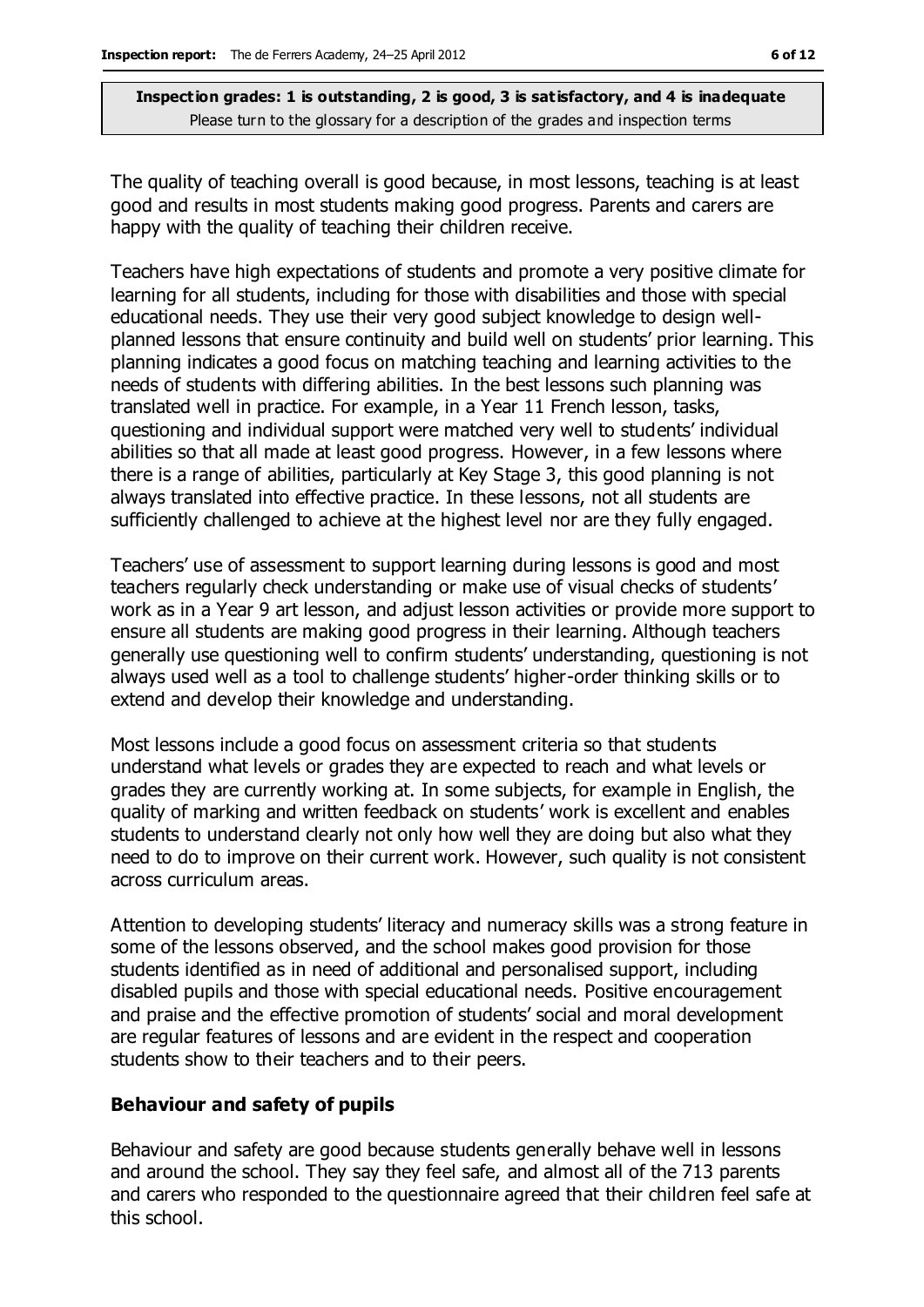Good organisation of the school day ensures that movement between the two sites is strictly controlled and students are punctual to lessons. Cyber-bullying, homophobia and racism are topics that are dealt with well in the school's citizenship and religious education programme. Students are very clear about the fact that bullying of any kind is rare but, if it does occur, they know exactly who to talk to and are confident that prompt and effective actions will be taken.

There is a positive attitude to behaviour management in the school based on praise and reward. A general atmosphere of mutual respect between teachers and students is evident with most students conducting themselves maturely and acting in a considerate, respectful and courteous manner to staff and to each other. Their positive attitudes to learning mean that disruption in lessons is unusual. However, observations during the inspection indicate very occasional low-level disruption in a few lessons in Key Stage 3 when students are not fully engaged, and comments by parents and students echo this slight concern.

The school's pastoral system is highly valued and leads to good care, guidance and support for all students. Discussions with students about their individual needs indicate that, as a result of well-targeted support, many have been able to overcome a range of challenging personal issues.

Students are enthusiastic about the new rewards system that encourages more collective responsibility for behaviour and attendance. It is too soon to be able to evaluate its full impact on behaviour and attendance, although attendance has improved and is now above the national average.

#### **Leadership and management**

Leadership and management are good. Leaders have an ambitious vision for the school, high expectations of students and a strong focus on promoting equality and tackling discrimination. They have an uncompromising drive to improve students' achievement and this is evident in the rigorous action that has been taken to improve the quality of leadership and management, provision and achievement in a range of subjects, including mathematics, geography and history.

The school sets challenging targets and is currently meeting them all. There are rigorous and comprehensive systems to monitor students' progress and the quality of teaching, and prompt interventions and well-targeted support follow the identification of any underperformance. Performance management is a rigorous process and a highly effective and regular programme of professional development for teachers is based on issues that are identified through the monitoring process. The early impact of these systems can be seen in the current improvements to teaching and learning and to the rates of progress students are making.

Middle leaders are fully accountable for performance in their areas of responsibility. Key stage leaders and curriculum leaders work very closely together to ensure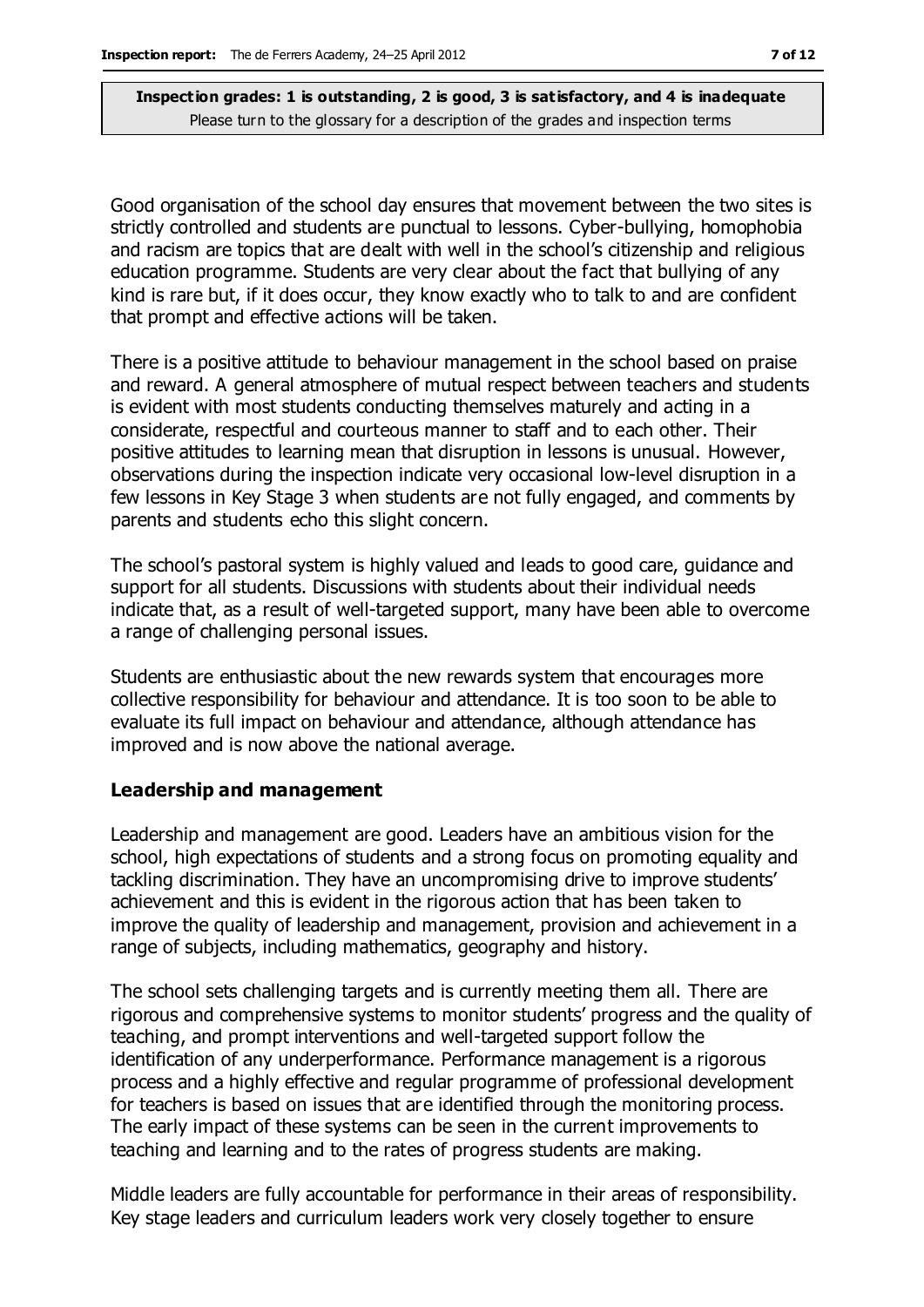students are fully supported and their individual pastoral and academic needs identified and catered for promptly and effectively. In this sense, there is a very good integration of pastoral and academic monitoring that enables the school to plan effectively for the progress of every individual student and thus to ensure equality of opportunity for all.

The curriculum provides many excellent opportunities for students' broader development and is outstanding in its promotion of students' spiritual, moral, social and cultural development. Extra-curricular provision is strong, with students engaging in an extensive range of charity fundraising, cultural, sporting and enterprise activities. The school has clear strategies for improving the literacy levels of all students and targets students with additional needs particularly well, both across the curriculum and in dedicated classes. This is already beginning to have an impact on student outcomes. The current curriculum is broad and balanced but is undergoing change in order to ensure that the needs of all students are met as effectively as possible, while responding to National Curriculum changes.

The governing body is very committed to the school and is keenly focused on maintaining the school's high profile in the local community. Governors have a clear structure of communication with the headteacher and senior leaders but this does not extend to regular meetings with curriculum middle leaders. There are very successful strategies to engage with parents, for example via the regular parent focus group meetings. Parents' and carers' support for the school is shown by the highly positive response to the parental questionnaire. The school's arrangements for safeguarding students meet all statutory requirements.

The school's capacity to improve further is outstanding because:

- accurate self evaluation enables it to identify key priorities for improvement
- $\blacksquare$  the use of data as a tool for improvement is a strength that contributes to accurate self-evaluation at all levels
- **T** rigorous and comprehensive quality assurance systems identify promptly areas in need of improvement
- high levels of organisational efficiency are evident and staff are strongly committed and very able.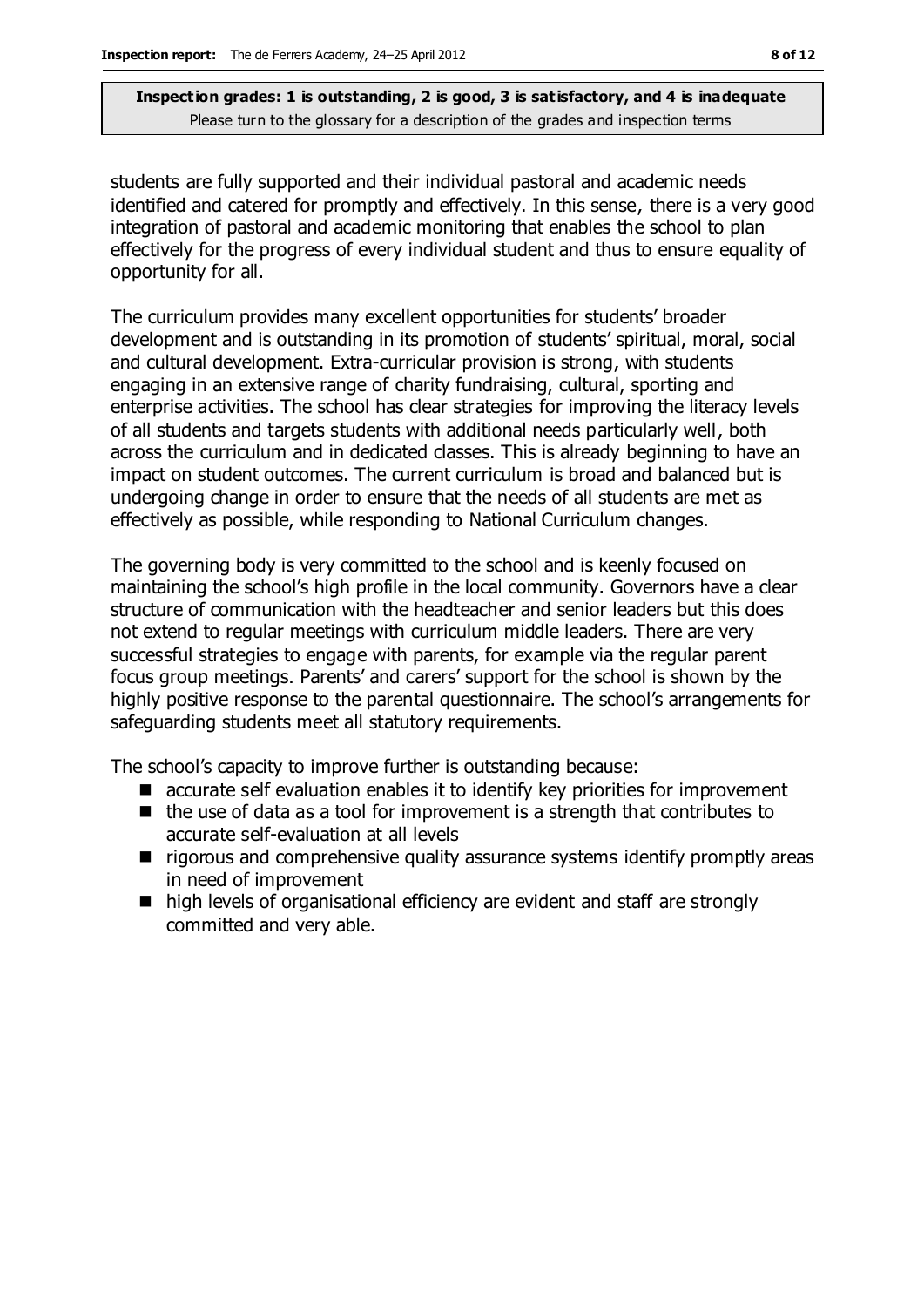### **Glossary**

### **What inspection judgements mean**

| Grade   | <b>Judgement</b> | <b>Description</b>                                            |
|---------|------------------|---------------------------------------------------------------|
| Grade 1 | Outstanding      | These features are highly effective. An outstanding           |
|         |                  | school provides exceptionally well for all its pupils' needs. |
| Grade 2 | Good             | These are very positive features of a school. A school        |
|         |                  | that is good is serving its pupils well.                      |
| Grade 3 | Satisfactory     | These features are of reasonable quality. A satisfactory      |
|         |                  | school is providing adequately for its pupils.                |
| Grade 4 | Inadequate       | These features are not of an acceptable standard. An          |
|         |                  | inadequate school needs to make significant                   |
|         |                  | improvement in order to meet the needs of its pupils.         |
|         |                  | Ofsted inspectors will make further visits until it           |
|         |                  | improves.                                                     |

### **Overall effectiveness of schools**

|                       | Overall effectiveness judgement (percentage of schools) |      |                     |                   |
|-----------------------|---------------------------------------------------------|------|---------------------|-------------------|
| <b>Type of school</b> | <b>Outstanding</b>                                      | Good | <b>Satisfactory</b> | <b>Inadequate</b> |
| Nursery schools       | 54                                                      | 42   |                     |                   |
| Primary schools       | 14                                                      | 49   | 32                  |                   |
| Secondary             | 20                                                      | 39   | 34                  |                   |
| schools               |                                                         |      |                     |                   |
| Special schools       | 33                                                      | 45   | 20                  |                   |
| Pupil referral        |                                                         | 55   | 28                  |                   |
| units                 |                                                         |      |                     |                   |
| All schools           | 16                                                      | 47   | 31                  |                   |

New school inspection arrangements have been introduced from 1 January 2012. This means that inspectors make judgements that were not made previously.

The data in the table above are for the period 1 September to 31 December 2011 and represent judgements that were made under the school inspection arrangements that were introduced on 1 September 2009. These data are consistent with the latest published official statistics about maintained school inspection outcomes (see [www.ofsted.gov.uk\)](http://www.ofsted.gov.uk/).

The sample of schools inspected during 2010/11 was not representative of all schools nationally, as weaker schools are inspected more frequently than good or outstanding schools.

Primary schools include primary academy converters. Secondary schools include secondary academy converters, sponsor-led academies and city technology colleges. Special schools include special academy converters and non-maintained special schools.

Percentages are rounded and do not always add exactly to 100.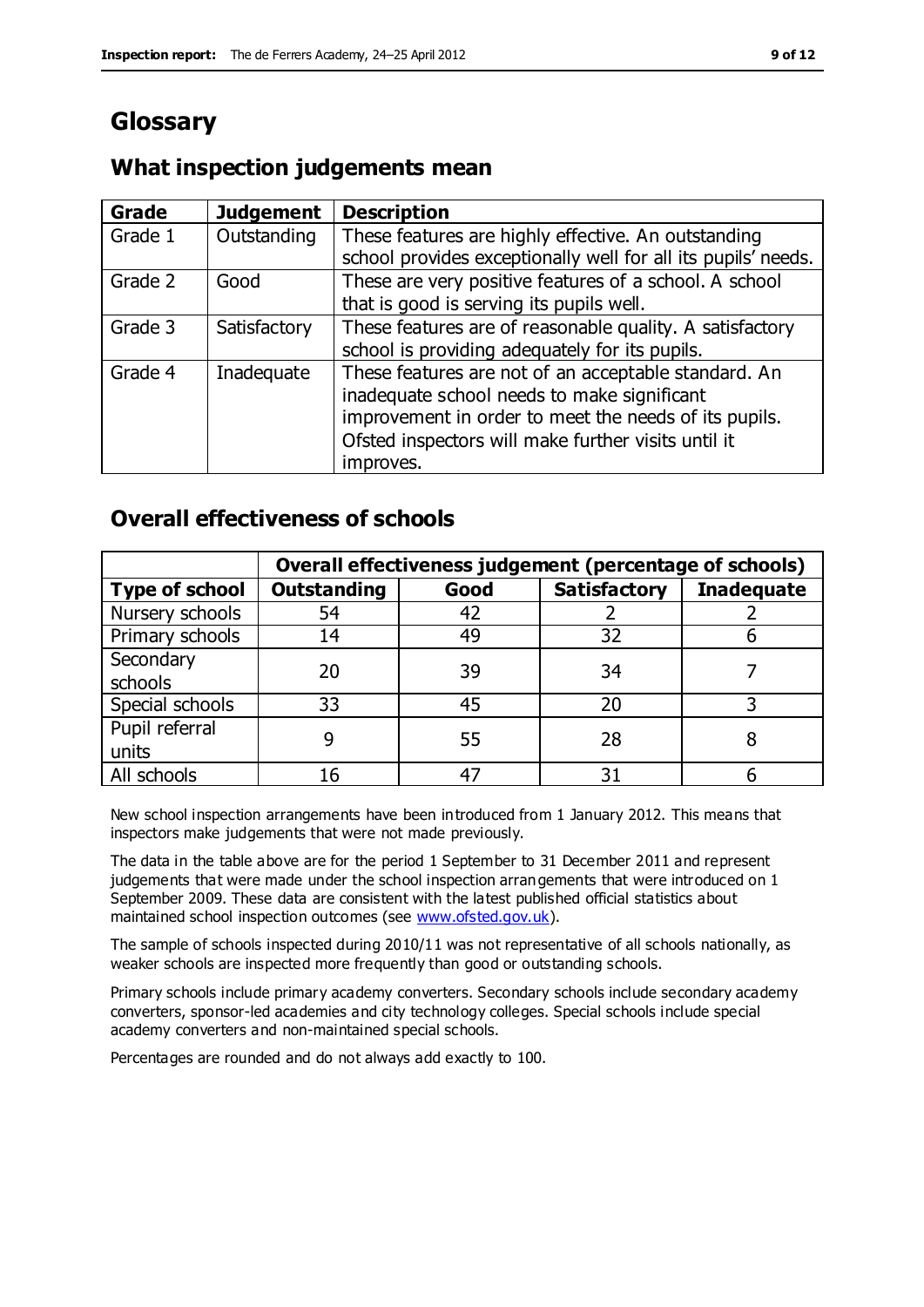## **Common terminology used by inspectors**

| Achievement:                  | the progress and success of a pupil in their<br>learning and development taking account of their<br>attainment.                                                                                                        |
|-------------------------------|------------------------------------------------------------------------------------------------------------------------------------------------------------------------------------------------------------------------|
| Attainment:                   | the standard of the pupils' work shown by test and<br>examination results and in lessons.                                                                                                                              |
| Attendance:                   | the regular attendance of pupils at school and in<br>lessons, taking into account the school's efforts to<br>encourage good attendance.                                                                                |
| Behaviour:                    | how well pupils behave in lessons, with emphasis<br>on their attitude to learning. Pupils' punctuality to<br>lessons and their conduct around the school.                                                              |
| Capacity to improve:          | the proven ability of the school to continue<br>improving based on its self-evaluation and what<br>the school has accomplished so far and on the<br>quality of its systems to maintain improvement.                    |
| Floor standards:              | the national minimum expectation of attainment<br>and progression measures.                                                                                                                                            |
| Leadership and management:    | the contribution of all the staff with responsibilities,<br>not just the governors and headteacher, to<br>identifying priorities, directing and motivating staff<br>and running the school.                            |
| Learning:                     | how well pupils acquire knowledge, develop their<br>understanding, learn and practise skills and are<br>developing their competence as learners.                                                                       |
| <b>Overall effectiveness:</b> | inspectors form a judgement on a school's overall<br>effectiveness based on the findings from their<br>inspection of the school.                                                                                       |
| Progress:                     | the rate at which pupils are learning in lessons and<br>over longer periods of time. It is often measured<br>by comparing the pupils' attainment at the end of a<br>key stage with their attainment when they started. |
| Safety:                       | how safe pupils are in school, including in lessons;<br>and their understanding of risks. Pupils' freedom<br>from bullying and harassment. How well the school<br>promotes safety, for example e-learning.             |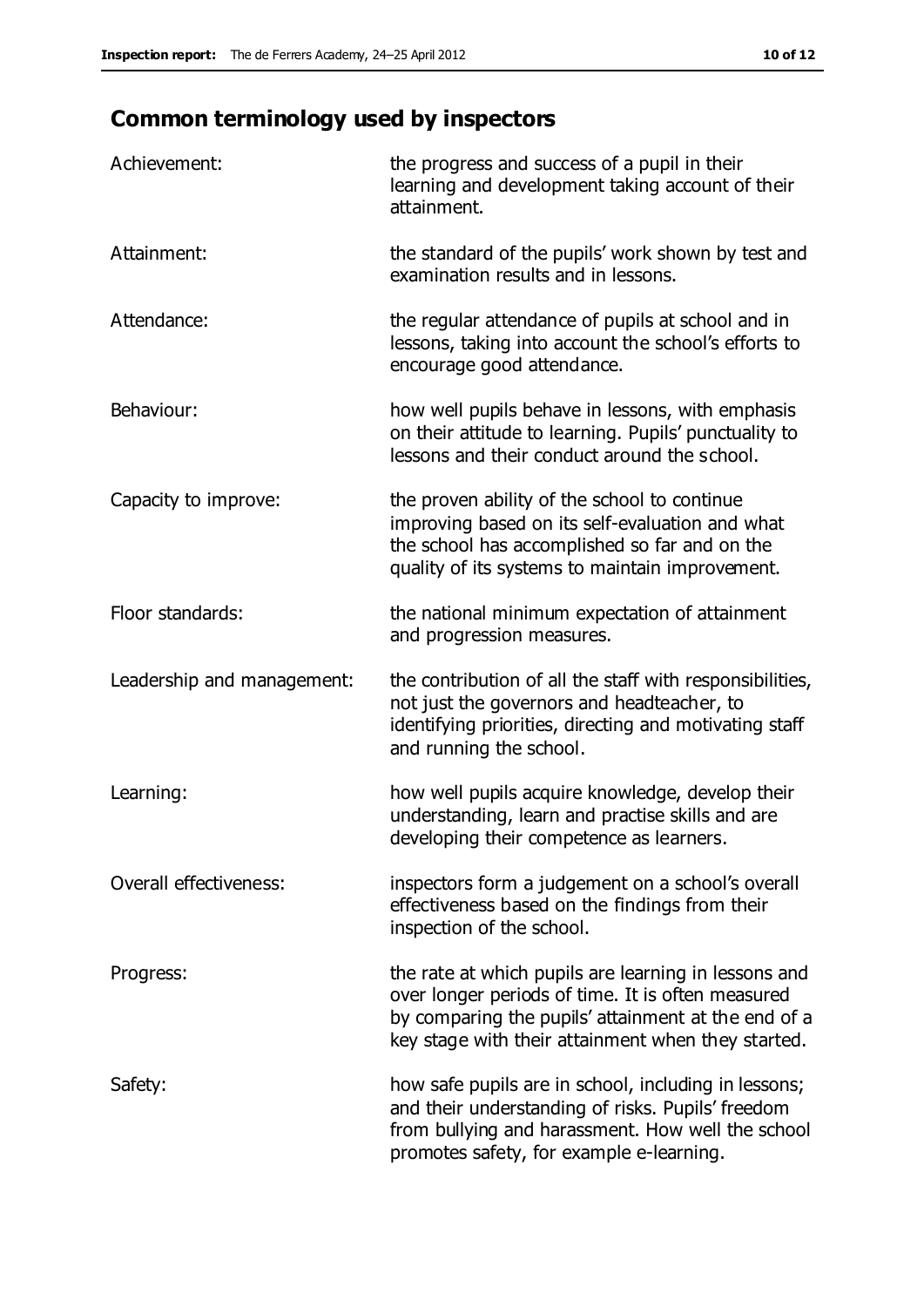#### **This letter is provided for the school, parents and carers to share with their children. It describes Ofsted's main findings from the inspection of their school.**

26 April 2012

Dear Students

#### **Inspection of The de Ferrers Academy, Burton-on-Trent, DE13 0LL**

We enjoyed our visit to your school and I would like to thank all of you who gave up your time to speak to us.

The de Ferrers Academy is a good school. Good leadership and management result in good teaching, good care, guidance and support and a curriculum that meets your needs and prepares you well for your future adult lives. As a result, you are making good progress and achieving good standards in formal examinations. From our meetings with you and in your responses to the questionnaire, we note that you enjoy your lessons, feel safe in school and are confident that any concerns about bullying and other issues will be dealt with promptly and effectively. We judged your behaviour to be good overall and that you are respectful to your teachers and other students. Some of you said that occasionally some students in Key Stage 3 do not always behave as well as they should in lessons and we agree with you.

We judged the school to have excellent capacity to become even better and have asked the headteacher to focus on the following to enable you to make even greater progress:

- ensure lesson activities are closely matched to your different abilities to ensure everyone is fully challenged and fully engaged in learning
- ensure marking and written feedback in all subjects is consistently good
- get teachers to ask challenging questions that develop your higher-order thinking skills and deepen your knowledge and understanding

You can all help the school to improve further by continuing to work hard, attend regularly and behave well at all times. We wish you every success in the future.

Yours sincerely

Gwen Coates Her Majesty's Inspector